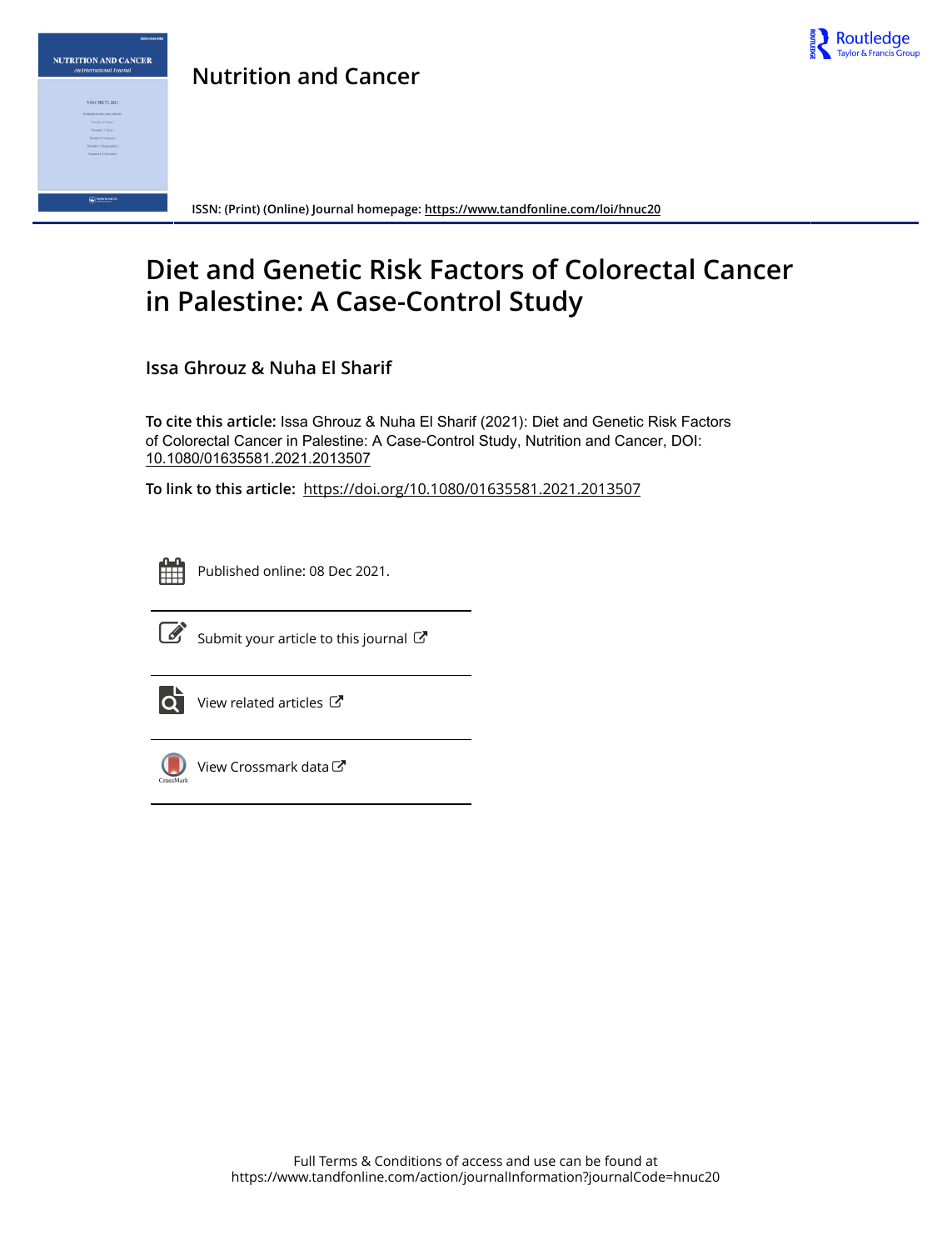# **Diet and Genetic Risk Factors of Colorectal Cancer in Palestine: A Case-Control Study**

Issa Ghrouz and Nuha El Sharif

Faculty of Public Health, Al Quds University, Abu Dis Campus, Jerusalem, Palestine

#### ABSTRACT

To add evidence to the limited data available on colorectal cancer (CRC) from Palestine, we examine the risk factors associated with CRC using a matched hospital-based case-control study. A structured questionnaire was used to collect data from 105 cases and 105 controls. A multivariable conditional regression model was used to adjust for the association between study factors and CRC risk. In the model, compared with controls, cases from villages were significantly less likely to have CRC (Adjusted Odds Ratio, AOR = 0.194); taking aspirin lowered the likelihood of CRC by 24%; and having a multiple birth sibling by 33%. Also, the likelihood of CRC was lowered significantly by consuming five servings of fruits/vegetables per week or more (5–6 servings: AOR = 0.21, 7–8 servings per week: AOR = 0.04). However, cases had a significantly higher likelihood of CRC if they consumed 2–4 servings of grilled red meat per week (AOR = 4.25); smoked (AOR = 4.38); had a sedentary lifestyle (AOR = 2.53); reported parental consanguinity (AOR = 3.88); or had a family history of cancer (AOR = 6.39). Our results confirmed the association between CRC and red meat intake and smoking, and proved that parental consanguinity and family history of cancer are also risk factors for CRC.

#### ARTICLE HISTORY Received 28 July 2021 Accepted 28 November 2021

**Introduction**

<span id="page-1-1"></span><span id="page-1-0"></span>Colorectal cancer (CRC) is one of the major causes of morbidity and mortality worldwide. It is the third most common cancer in the world after lung cancer and breast cancer, and the fourth in mortality ([1\)](#page-8-0). Several factors are associated with or protect against CRC. There is global consensus that primary prevention through lifestyle and dietary measures can prevent one-third to a half of CRC cases [\(2](#page-9-0)). The links between diet, weight and exercise and CRC risk are some of the strongest for any type of cancer [\(2](#page-9-0)). Diets that contain fatty food and red meat, abdominal adiposity and a high body mass index (BMI), physical inactivity, alcohol, and cigarette smoking are all risk factors ([3–5\)](#page-9-1). Conversely, protective factors include white meat and fiber consumption, intake of calcium, vitamin D, folate intake, some antioxidant vitamins and minerals intake, and a diet that includes yogurt and resistant starches ([6\)](#page-9-2). Also, regular physical activity has been identified as an important factor in reducing CRC risk (25–30%), with approximately 13–14% of CRC cases attributable to physical

<span id="page-1-4"></span>inactivity ([7\)](#page-9-3). Moreover, the relationship between BMI as an indicator of excess body weight and the risk of CRC is well established [\(5\)](#page-9-4). Cigarette smoking and alcohol consumption are modestly associated with the development of CRC ([8](#page-9-5)).

<span id="page-1-7"></span><span id="page-1-6"></span><span id="page-1-5"></span>Prospective cohort studies and case-control studies have shown that CRC risk and the number of adenomas are associated with a family history of cancer ([9,](#page-9-6) [10\)](#page-9-7). Also, the risk of CRC increased among women and was higher among those who had first-degree family members diagnosed with CRC [\(11\)](#page-9-8). Another important factor is parental consanguinity, which has been shown to increase leukemia, lymphoma, CRC, and prostate cancer risks [\(12\)](#page-9-9).

<span id="page-1-10"></span><span id="page-1-9"></span><span id="page-1-8"></span>The incidence of colorectal cancer in the Arab world is relatively low, despite ranking second to breast cancer in some countries. In Palestine, CRC ranks second in cancer mortalities with 13.9% of all cancer deaths. It ranks second to breast cancer and makes up 9.9% of all cancer cases ([13\)](#page-9-10). This percentage is considered high in comparison with the Arab world and surrounding countries.

<span id="page-1-3"></span><span id="page-1-2"></span><sup>© 2021</sup> Taylor & Francis Group, LLC **CONTACT** Nuha El Sharif **C**o[nsharif@staff.alquds.edu](mailto:nsharif@staff.alquds.edu) **Al-Quds University-School of Public Health**, Abu Dis Campus, Jerusalem, Palestine.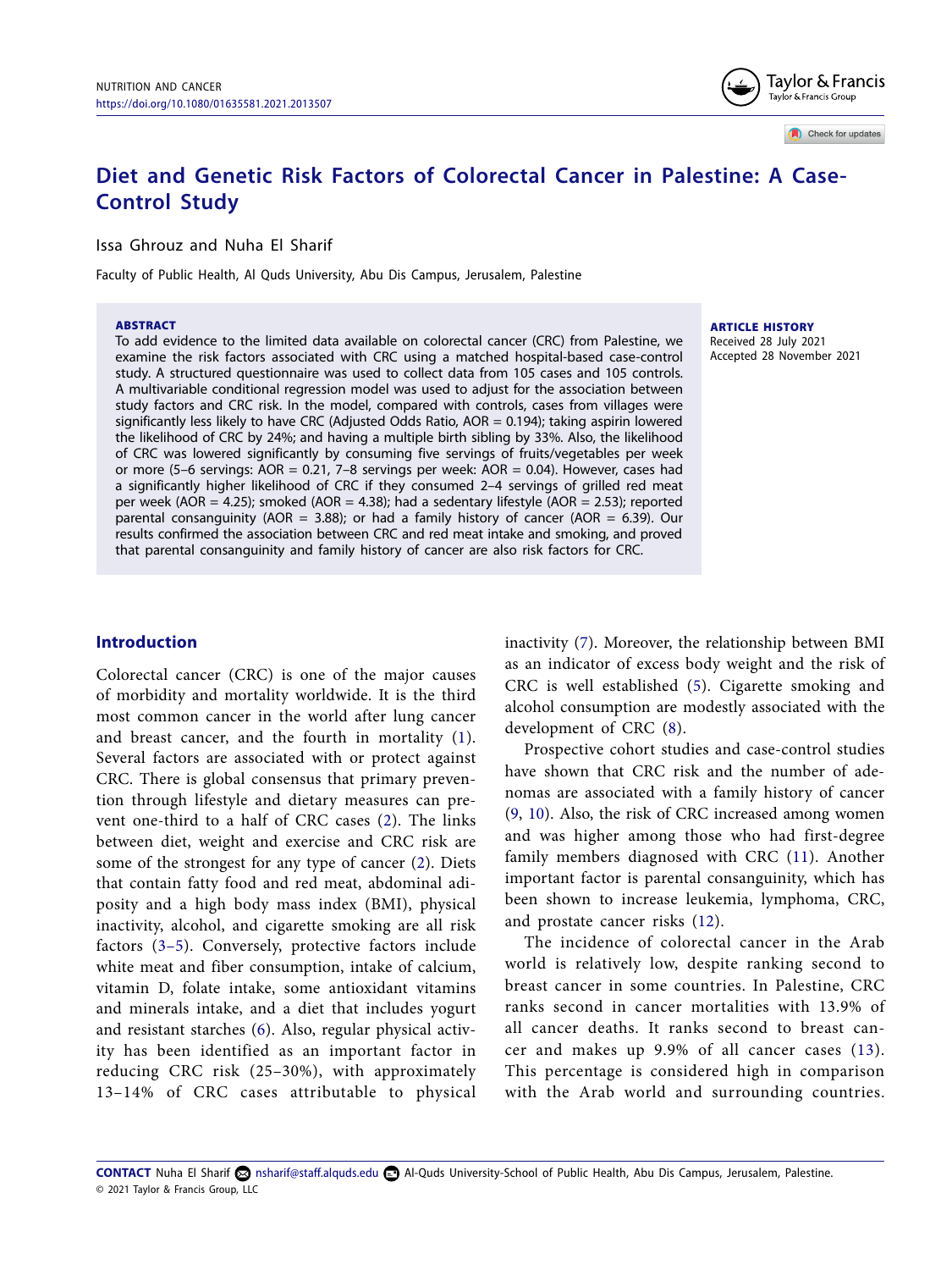<span id="page-2-1"></span><span id="page-2-0"></span>For example, colorectal cancer makes up 9.3% in males and 5.7% in females in Saudi Arabia ([3](#page-9-1)), and 9.2% in Jordan ([14\)](#page-9-11). During recent decades, there has been a clear shift in the Palestinian population away from a Mediterranean toward a more westernized diet, characterized by increasing consumption of red and processed meat ([15](#page-9-12)). Thus, the increased incidence of CRC may be related to the change in lifestyle and nutritional status. To our knowledge, no study has been carried out in Palestine to investigate dietary factors in relation to CRC risk. Therefore, the purpose of the current study was to investigate the associations of nutrition, genetic factors, and other lifestyle factors with CRC risk among patients attending the oncology department at Beit Jala Governmental Hospital in the West Bank of Palestine.

#### **Materials and Methods**

#### *Setting and Study Design*

<span id="page-2-3"></span><span id="page-2-2"></span>The cancer burden in Palestine is expected to increase and will pose a substantial challenge for the healthcare system. The shortage of specialized physicians and drugs, chemotherapy or radiation therapy presents a challenge to providing proper care for cancer patients ([16](#page-9-13)). Limited financial and infrastructural resources, plus political uncertainty, exacerbate the problem ([17\)](#page-9-14). Cancer care, diagnosis, and treatment services are provided in four West Bank hospitals. However, isotope scans like PET-CT are not available and all such cases are referred to Israeli hospitals. This study was conducted at the major government hospital: Beit Jala Hospital in the southern West Bank. Beit Jala Hospital has an oncology department and day clinic that offers daycare medical services for cancer patients in the central and southern areas of the West Bank. This matched case-control study was designed to enroll 100 CRC cases and 100 CRC-free matched controls (1:1 ratio) to link most of the potential exposures (0.15 among controls) with an outcome variable with an odds ratio (OR) of 3 (3), assuming 80% study power (1-β), 5% level of significance ( $α$ ), and 0.2 as a correlation coefficient for exposure(s) between cases and their matched controls.

# *Selection of Cases and Controls*

Based on the hospital chart number, 105 cases were selected at random from those attending daycare or admitted to the oncology department or chemotherapy unit of Beit Jala Hospital. Patients with histopathologically confirmed CRC (International Classification of Disease for Oncology (ICD-O) codes: C18.0–18.9, C19, and C20), and treated by a gastroenterologist and/or oncologist were enrolled as cases. Patients with a previous diagnosis of cancer in any other site of the body, prior history of inflammatory bowel disease, familial adenomatous polyposis, and/ or were severely ill were excluded.

To serve as comparable and representative controls, 105 controls of the same age and gender distribution were recruited at random. All these participants underwent a stool test for occult blood. The eligible controls had to be confirmed as free from colorectal cancer and had never been suspected of having any previous neoplastic disease or any other cancer.

#### *Exposure Assessment*

The medical records of cancer patients were used to retrieve information related to the CRC: date of diagnosis, stage at diagnosis, type of cancer, histopathological data, and therapy strategy.

<span id="page-2-4"></span>A structured and pre-tested questionnaire was used to collect the data from cases and controls through face-to-face interviews by a trained interviewer. The study questionnaire was adopted from the Risk Factor Questionnaire for Colorectal Cancer Family Registry and was used for data collection ([18](#page-9-15)), in addition to questions related to Palestinian social and cultural factors. In brief, the questionnaire comprised questions that were grouped into two sections: a) socio-demographic characteristics including age, gender, marital status, education, level, occupation; b) potential exposures including CRC family history, smoking, height, weight, physical activity, (assessed as metabolic equivalents – METs), dietary pattern (frequency of consumption of dietary items), and health status (having diabetes, hypertension, lipids profile, and taking medications).

<span id="page-2-5"></span>The same interviewer administered the structured questionnaire for the controls and referred each participant to the hospital laboratory for a fecal occult blood stool test (FOBT). FOBT is a one-step rapid test device that is a chromatographic immunoassay for the qualitative detection of human occult blood in feces. The immunoassay method is more sensitive and specific than other methods and does not have diet restrictions before testing as the other methods do. Therefore, it is used as a screening tool for colorectal cancer or premalignant adenomas in the asymptomatic, low-risk population [\(19](#page-9-16)). Only participants with a negative FOBT were included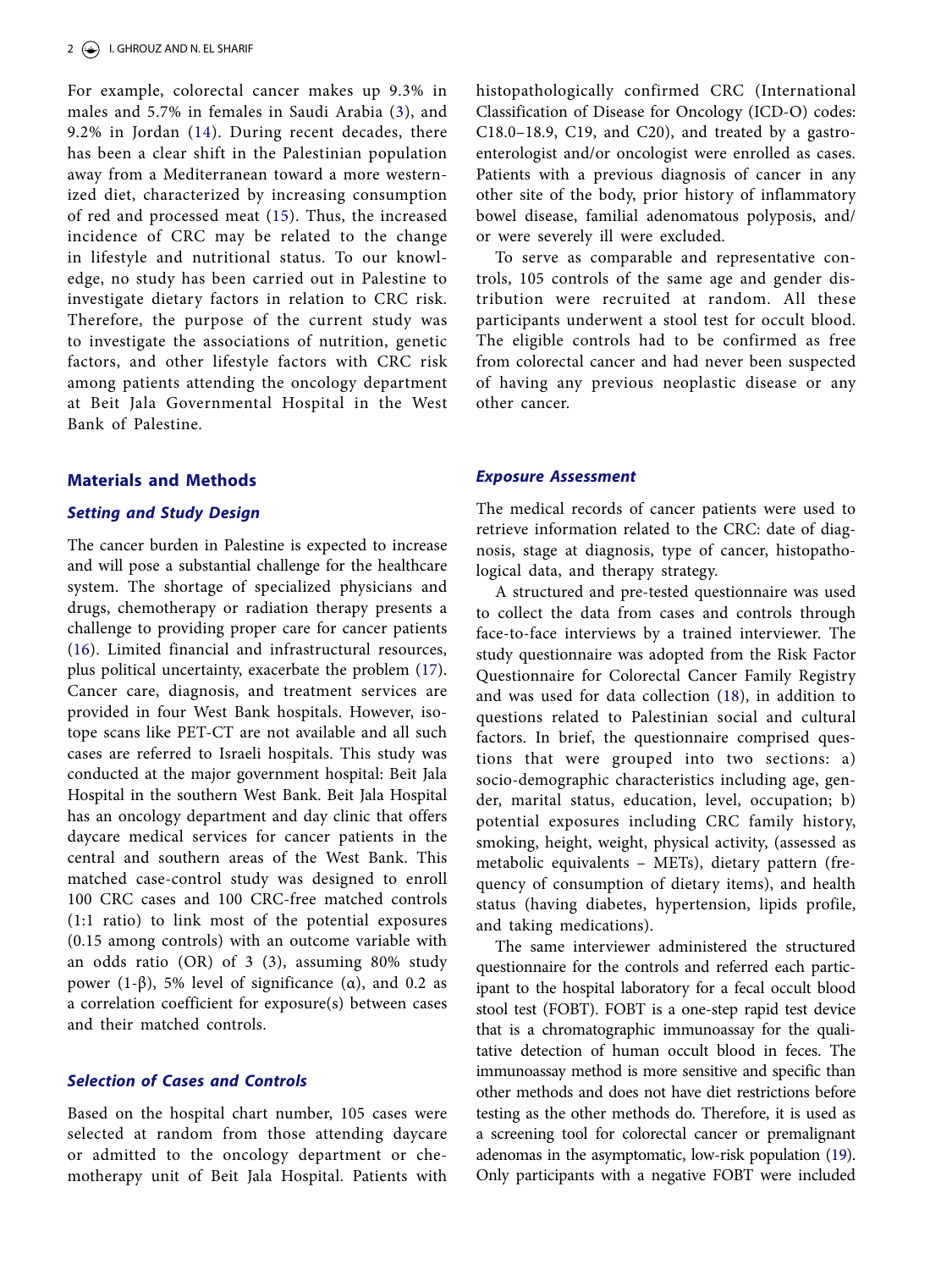in the study. Data collection was carried out from July 2016 through May 2017.

# *Data Analysis*

SPSS version 23 (IBM Corp., Chicago, IL, USA) was used for the data analysis. Bivariate and multivariate unconditional logistic regressions were used to assess the association of colorectal cancer with independent variables. Crude and adjusted odds ratio (AOR) and 95% confidence intervals (CIs) were calculated to determine the precision of the estimates. The level of significance used was 5%. The p-value < 0.05 indicated significance.

#### *Ethics*

This study protocol was approved by Al Quds University Ethical Review Committee. Written approval was obtained from the Ministry of Health to access patient records from the oncology department and cancer registry. Prior to the interview, written informed consent was sought from both cases and controls after explaining the study objectives. Participants were reassured of the confidentiality of the collected data.

#### **Results**

The final study sample was 210 participants (105 cases and 105 controls). The majority of our cases were colon cancer, representing 92.4%, and only 7.6% were rectal cancer patients. The mean years since cancer diagnosis were 1.84years (±SD 1.48) (first year: 51%, two-four years: 41%, more than 5years: 6.7%). Cases diagnosed with polyps totaled 29 (27.6%), 16 cases had polyps removed more than once, of which eight cases had malignant polyps. Three of the cases were Crohn's disease positive, one study case had ulcerative colitis, and eight cases were diagnosed with irritable bowel disease. None of the cases was diagnosed with diverticular disease. Most of the cases had undergone colon or rectum removal operations (*n*=98, 93.3%) and 76.2% (*n*=80) had undergone complete removal of the colon or rectum.

#### *Participants' Characteristics*

[Table 1](#page-3-0) shows that the mean age of the study participants was 61.2 years (SD 12.98), mostly married. Half of the study participants had no schooling, with no difference between cases and controls, 50% were not employed and 75 women were housewives (35%). Most of the cases resided in cities (63.8%) and 77%

<span id="page-3-0"></span>**Table 1.** Characteristics of study participants in a hospital-based matched case-control study of colorectal cancer.

|                                   |                                     | Cases<br>$N = 105$ |       | Controls<br>$N = 105$ |       | Chi-square |  |
|-----------------------------------|-------------------------------------|--------------------|-------|-----------------------|-------|------------|--|
| Variable                          |                                     | N                  | %     | N                     | %     | P value    |  |
| Sex                               | Female                              | 48                 | 45.7% | 47                    | 44.8% |            |  |
|                                   | Male                                | 57                 | 54.3% | 58                    | 55.2% |            |  |
| Age (years)                       | < 50                                | 39                 | 37.1% | 37                    | 35.2% |            |  |
|                                   | >50                                 | 66                 | 62.9% | 68                    | 64.8% |            |  |
| Education                         | No schooling                        | 48                 | 47.1% | 56                    | 54.4% | 0.545      |  |
|                                   | School (primary and<br>high school) | 44                 | 43.1% | 37                    | 35.9% |            |  |
|                                   | College and above                   | 10                 | 9.8%  | 10                    | 9.7%  |            |  |
| <b>Marital Status</b>             | Single                              | 2                  | 1.9%  | 4                     | 3.8%  | 0.430      |  |
|                                   | Married                             | 93                 | 88.6% | 95                    | 90.5% |            |  |
|                                   | Divorced/Widowed/<br>Separated      | 10                 | 9.5%  | 6                     | 5.7%  |            |  |
| <b>Employment status</b>          | Unemployed                          | 51                 | 50.0% | 41                    | 39.8% | 0.142      |  |
|                                   | Employed <sup>a</sup>               | 51                 | 50.0% | 62                    | 60.2% |            |  |
| Monthly income (NIS) <sup>b</sup> | $<$ 2000                            | 23                 | 39.7% | 31                    | 33.7% | 0.169      |  |
|                                   | 2001-4000                           | 13                 | 22.4% | 34                    | 37.0% |            |  |
|                                   | >4000                               | 22                 | 37.9% | 27                    | 29.3% |            |  |
| Residence                         | City                                | 67                 | 63.8% | 33                    | 31.4% | 0.000      |  |
|                                   | Village                             | 32                 | 30.5% | 66                    | 62.9% |            |  |
|                                   | Camp                                | 6                  | 5.7%  | 6                     | 5.7%  |            |  |
| Area of residence                 | Southern region <sup>c</sup>        | 81                 | 77.1% | 102                   | 97.1% | 0.000      |  |
|                                   | Middle region <sup>d</sup>          | 24                 | 22.9% | 3                     | 2.9%  |            |  |
| Parental consanguinity            | Not Related                         | 66                 | 62.9% | 89                    | 84.8% | 000        |  |
|                                   | Related                             | 39                 | 37.1% | 16                    | 15.2% |            |  |
| Being a twin, triplet, or other   | Twin or other multiple              | 17                 | 16.2% | 30                    | 28.6% | 0.031      |  |
| multiple birth sibling            | No                                  | 88                 | 83.8% | 75                    | 71.4% |            |  |

<sup>a</sup>Housewives were considered as unemployed.

c Southern region: Hebron, Bethlehem.

dMiddle region: Jerusalem, Ramallah, Jericho.

bNew Israeli Shekels.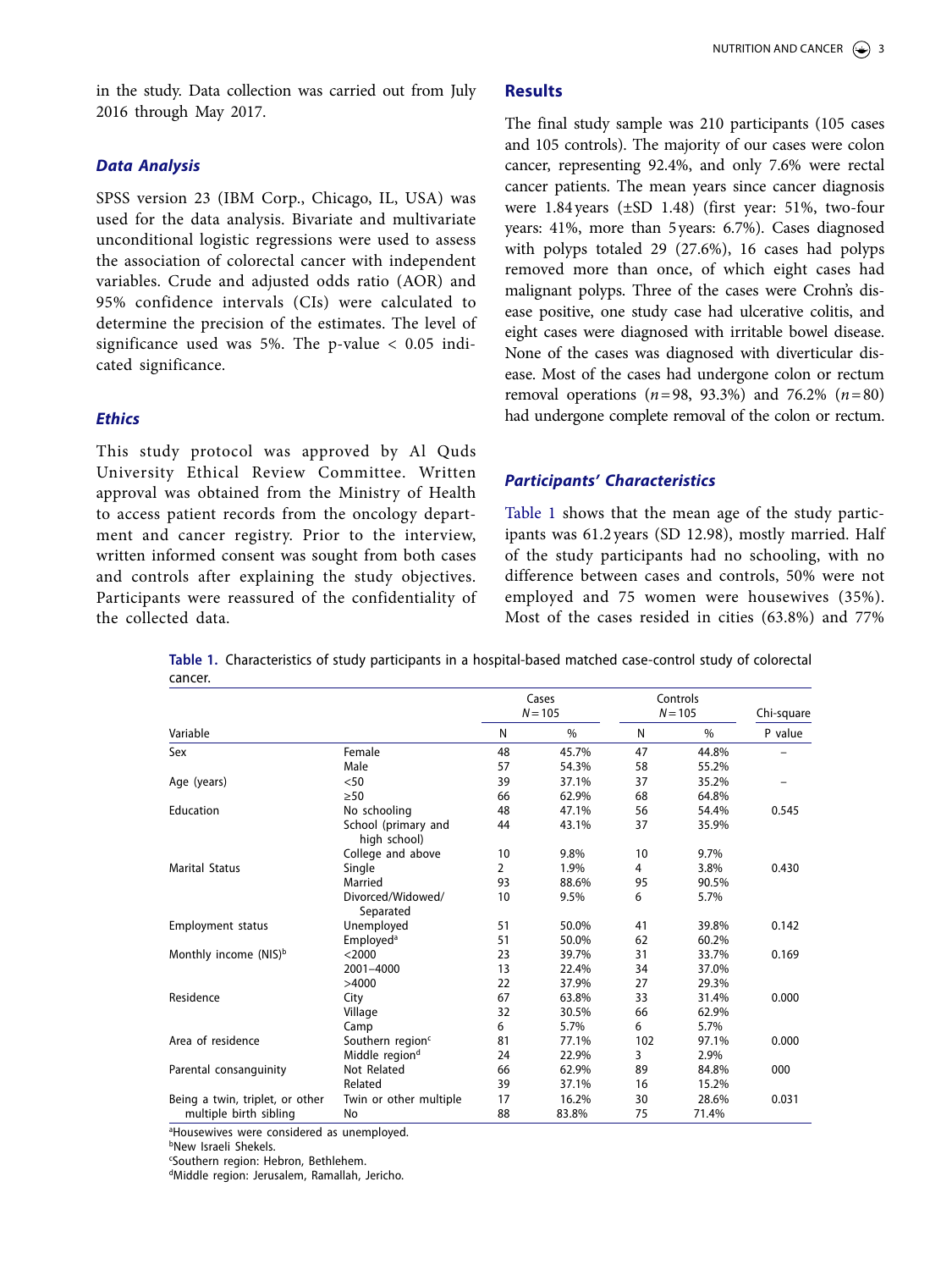were from the southern region. The control cases resided more in villages (62.9%) and 97% were from the southern region. In total, 37% of cases had parental consanguinity compared with 15.2% of the control cases (*p* < 0.05), and 16.2 cases were twins/triplets vs. 28.6% of the controls  $(p < 0.05)$ .

#### *Univariable Conditional Logistic Analysis*

Univariable conditional logistic regression analysis was conducted to quantify the magnitude of the unadjusted associations of various demographic, dietary, and lifestyle factors with CRC status [\(Table 2\)](#page-4-0).

likely to report a positive history of CRC (uOR  $=$  4.82; 95% CI: 1.01–22.9) and more likely to have a family history of another cancer (uOR =  $4.8$ ; 95% CI: 1.33–17.4).

#### *Consanguinity*

Of the study cases, 37.1% had parents who had a consanguinity marriage compared with 15.2% of the study controls. In the univariable conditional logistic regression, cases were three times more likely to report being from a family of a consanguinity marriage compared with controls (uOR 3.29, 95% CI: 1.63–6.38) [\(Table 2](#page-4-0)).

#### *Dietary Factors*

*Family History*

Univariable conditional logistic regression ([Table 2](#page-4-0)) shows that compared with controls, cases were more

When compared with controls, cases consuming 2–4 servings of red meat weekly were two times more likely to have CRC (uOR= 2.23; 95% CI: 1.25–4.03),

<span id="page-4-0"></span>**Table 2.** Univariable conditional logistic regression analysis of factors associated with colorectal cancer status in a hospital-based matched case-control study.

| Exposure                             |                                 | Cases<br>$N = 105$ |       | Controls<br>$N = 105$ |       | Unadjusted | 95%* |       |                          |
|--------------------------------------|---------------------------------|--------------------|-------|-----------------------|-------|------------|------|-------|--------------------------|
|                                      |                                 | N %<br>Count       |       | Count                 | N %   | <b>uOR</b> | U    | L     | P value of<br>chi square |
| Family colorectal<br>cancer          | Yes/No                          | 9                  | 8.6%  | $\overline{2}$        | 1.9%  | 4.82       | 1.01 | 22.9  | 0.030                    |
| Other family cancers                 | Yes/No                          | 13                 | 12.4% | 3                     | 2.9%  | 4.80       | 1.33 | 17.4  | 0.009                    |
| Consanguinity                        | Yes/No                          | 39                 | 37.1% | 16                    | 15.2% | 3.29       | 1.63 | 6.38  | 000                      |
| Smoking status                       | Yes/No                          | 10                 | 9.5%  | 26                    | 24.8% | 3.13       | 1.42 | 6.78  | 0.003                    |
| Current smoker                       | Yes/No                          | 9                  | 8.6%  | 22                    | 21.0% | 2.83       | 1.23 | 6.37  | 0.011                    |
| Body mass index                      | $30$                            | 78                 | 74.3% | 66                    | 62.9% | 1.00       |      |       | 0.201                    |
| (BMI)                                | $\geq$ 30                       | 27                 | 25.7% | 39                    | 37.1% | 1.71       | 0.95 | 3.08  |                          |
| Total PA METs Min/<br>Week           | Moderate-high<br>$(600 - 1500)$ | 14                 | 13.3% | $\overline{4}$        | 3.8%  | 1.0        |      |       | 0.014                    |
|                                      | Low<br>(<600)                   | 91                 | 86.7% | 101                   | 96.2% | 3.88       | 1.23 | 12.2  |                          |
| Sedentary time spent                 | $\leq$ Median (180)             | 38                 | 36.2% | 69                    | 65.7% | 1.00       |      |       | 000                      |
| METs/day                             | >Median (180)                   | 67                 | 63.8% | 36                    | 34.3% | 3.38       | 1.92 | 5.95  |                          |
| Number of servings                   | Less than 2                     | 4                  | 3.8%  | 13                    | 12.4% | 1.00       |      |       | 000                      |
| of fruits and                        | $2 - 4$                         | 8                  | 7.6%  | 44                    | 41.9% | 1.69       | .44  | 6.53  |                          |
| vegetables weekly                    | $5 - 6$                         | 40                 | 38.1% | 29                    | 27.6% | 0.22       | 0.07 | 0.75  |                          |
| (sum score)"                         | $7 - 8$                         | 35                 | 33.3% | 13                    | 12.4% | .114       | .031 | 0.42  |                          |
|                                      | More than 8                     | 18                 | 17.1% | 6                     | 5.7%  | .103       | .024 | 0.44  |                          |
| Number of servings                   | No meat                         | 33                 | 31.4% | 31                    | 29.5% | 1.00       |      |       | 0.63                     |
| of meat weekly                       | Once                            | 40                 | 38.1% | 36                    | 34.3% | 0.96       | .492 | 1.86  |                          |
| (sum score)                          | Twice                           | 22                 | 21.0% | 30                    | 28.6% | 1.45       | 0.69 | 3.03  |                          |
|                                      | $3 - 4$                         | 10                 | 9.5%  | 8                     | 7.6%  | 0.85       | 0.29 | 2.44  |                          |
| Number of servings                   | $0 - 1$                         | 66                 | 62.9% | 49                    | 46.7% | 1.00       |      |       | 0.024                    |
| of red meat                          | $2 - 4$                         | 29                 | 27.6% | 48                    | 45.7% | 2.23       | 1.25 | 4.03  |                          |
| weekly                               | More than 4                     | 10                 | 9.5%  | 8                     | 7.6%  | 1.08       | 0.39 | 2.93  |                          |
| Number of servings                   | $0 - 1$                         | 73                 | 69.5% | 53                    | 50.5% | 1.00       |      |       | 000                      |
| of grilled red                       | $2 - 4$                         | 19                 | 18.1% | 45                    | 42.9% | 3.26       | 1.72 | 6.201 |                          |
| meat weekly                          | >4                              | 13                 | 12.4% | $\overline{7}$        | 6.7%  | 0.74       | 0.28 | 1.99  |                          |
| Inner appearance of<br>red meat when | I don't eat red<br>meat         | $\overline{7}$     | 6.7%  | 6                     | 5.7%  | 1.0        |      |       | 0.057                    |
| cooked                               | Red (rare cooking)              | 55                 | 52.4% | 45                    | 42.9% | 0.96       | 0.30 | 3.04  |                          |
| by broiling,<br>grilling,            | Pink (medium<br>cooking)        | 16                 | 15.2% | 9                     | 8.6%  | 0.66       | 0.17 | 2.56  |                          |
| barbecuing                           | Brown (well done)               | 27                 | 25.7% | 45                    | 42.9% | 1.94       | 0.59 | 6.39  |                          |
| Aspirin                              | No                              | 88                 | 83.8% | 66                    | 62.9% | 1.00       |      |       | 0.001                    |
|                                      | Yes                             | 17                 | 16.2% | 39                    | 37.1% | 0.33       | 0.17 | 0.63  |                          |
| Frequency of weekly                  | No                              | 88                 | 83.8% | 66                    | 62.9% | 1.00       |      |       | 0.003                    |
| aspirin intake                       | $\geq 7$                        | $\overline{7}$     | 6.7%  | 14                    | 13.3% | 0.38       | 0.14 | 0.98  |                          |
| $(times)*$                           | $\leq$ 7                        | 10                 | 9.5%  | 25                    | 23.8% | 0.30       | 0.14 | 0.67  |                          |

U, Upper; L, Lower; PA METs, World Health Organization recommended physical activity of metabolic equivalents.

\* P value significance less than 0.05.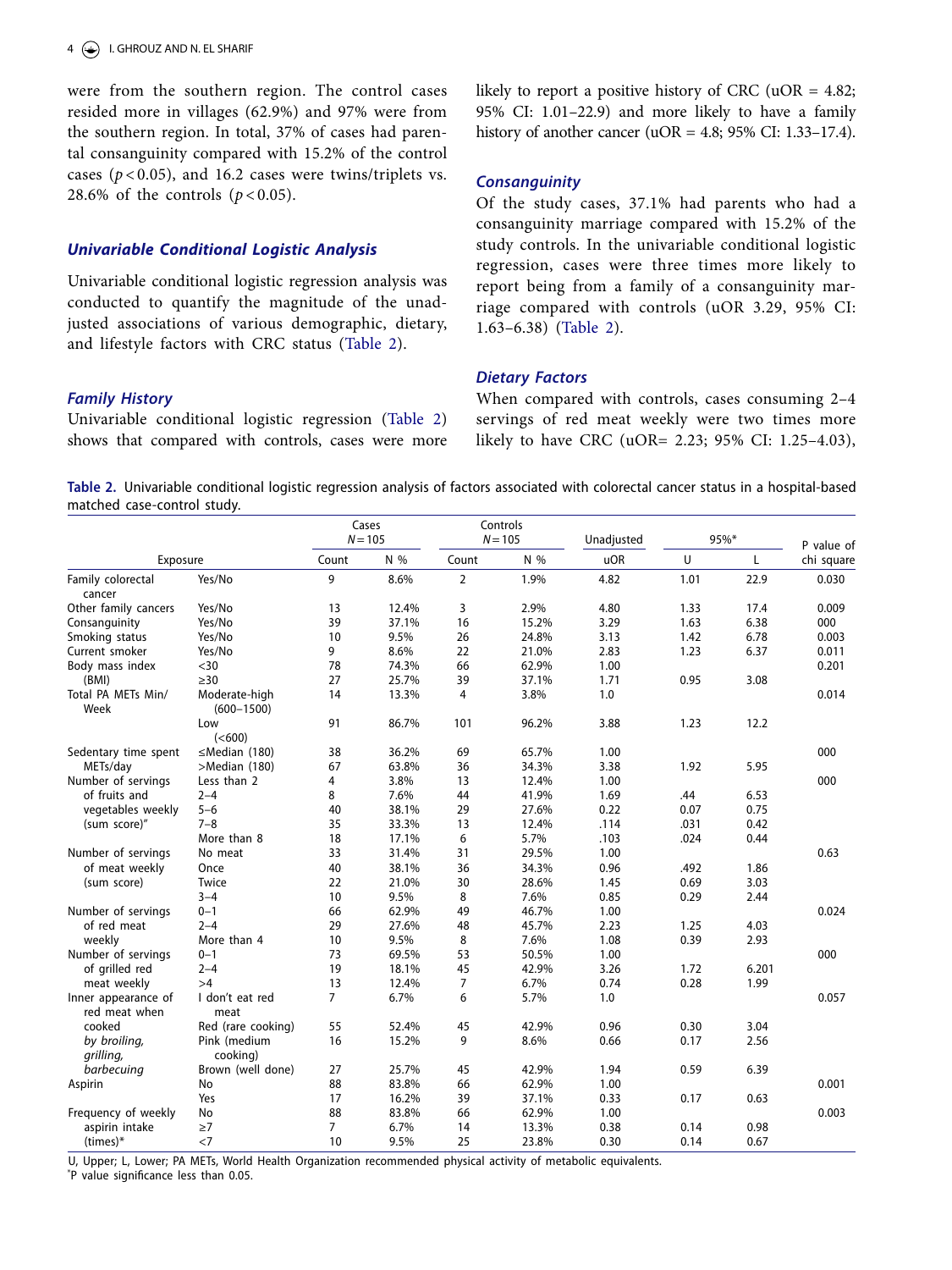and cases consuming 2–4 servings of grilled meat were three times more likely (uOR = 3.26; 95% CI: 1.72–6.201 respectively). However, no significant association was seen between CRC and total weekly meat consumption (p value= 0.63) or higher amounts of red meat. Cases who reported consuming 5–7 servings of fruits/vegetables per week were less likely to have CRC compared with controls (uOR =  $0.22$ ; 95% CI  $= 0.07-0.75$ , and consuming  $7-8$  servings or more also made CRC less likely  $(uOR = 0.114; 95\%$  CI: 0.031–0.42 and uOR = 0.103; 95% CI; 0.024–0.44, respectively) ([Table 2](#page-4-0)).

#### *Physical Inactivity*

The univariate conditional logistic analysis showed that cases who did not engage in the required 'total physical activity' (METs), ie., WHO recommended level of physical activity, were three times more likely to have CRC (uOR =3.88; 95% CI: 1.23–11.2) compared to controls. Also, cases who were obese (BMI  $\geq$  30) were 1.7 times more likely to have CRC, but this association was not significant (uOR =  $1.71$ ; 95% CI: 0.95–3.08) [\(Table 2\)](#page-4-0).

#### *Smoking*

Smoking was a positive factor for CRC when comparing cases and controls (uOR = 3.13; 95% CI: 1.42–6.78), and cases who were current smokers were two times more likely to have CRC compared with controls (uOR = 2.83; 95% CI: 1.23–6.37) [\(Table 2\)](#page-4-0).

#### *Taking Aspirin*

Cases who reported taking aspirin were less likely to have CRC (uOR = 0.33; 95% CI: 0.17–0.63), with a similar association with frequency of use per week (>7 times a week uOR = 0.38; 95% CI: 0.14–098, <7 times a week uOR = 0.3; 95% CI: 0.14–0.67) [\(Table 2\)](#page-4-0).

#### *Comorbidities*

When comparing cases and controls comorbidities, no significant associations were linked to CRC risk by any of the following comorbidities: diabetes, hypercholesterolemia, hypertriglycerides, Crohn's disease, familial adenomatous polyposis, ulcerative colitis, and irritable bowel syndrome (data not shown).

# *Multivariate Conditional Logistic Regression Model*

[Table 3](#page-5-0) presents the multivariate logistic regression model of the CRC risk factors. After adjustment, cases from villages were less likely to develop CRC (AOR  $= 0.194$ ; 95% CI: 0.081-0.465) compared with control and other cases living in cities or in refugee camps. Moreover, compared with controls, CRC cases who took aspirin were 24% less likely to have CRC (AOR  $= 0.24$ ; 95% CI: 0.09–0.68). Those who had multiple birth siblings (twin, triplets) were 33% less likely to have CRC (AOR = 0.33; 95% CI: 0.33–0.92). The same can be said of control cases and fruit/vegetable serving intake per week. The likelihood of CRC was

<span id="page-5-0"></span>**Table 3.** Multivariable conditional logistic regression forward model of factors associated with colorectal cancer status in a hospital-based matched case-control study.\*

|                                                             |                     | Sig. |                  | 95% CIb |        |  |
|-------------------------------------------------------------|---------------------|------|------------------|---------|--------|--|
| Variable                                                    |                     |      | AOR <sup>a</sup> | Lower   | Upper  |  |
| Residency                                                   | City                |      |                  | Ref     | Ref    |  |
|                                                             | Village             | .000 | .194             | .081    | .465   |  |
|                                                             | Camp                | .117 | .276             | .055    | 1.379  |  |
| Consanguinity                                               | Yes/No              | .006 | 3.881            | 1.476   | 10.207 |  |
| Are you a twin, triplet or other<br>multiple birth sibling? | Yes/No              | .034 | .330             | .119    | .919   |  |
| Family cancer                                               | Yes/No              | .023 | 6.392            | 1.290   | 31.675 |  |
| Taking aspirin                                              | Yes/No              | .007 | .244             | .088    | .678   |  |
| Smoking                                                     |                     | .007 | 4.377            | 1.494   | 12.820 |  |
| Sedentary time spent METs/day                               | >Median (180)       | 1.00 |                  |         |        |  |
|                                                             | $\leq$ Median (180) | .026 | 2.528            | 1.120   | 5.710  |  |
| Grilled red meat consumption                                | Less than 2         |      | 1.00             |         |        |  |
| weekly                                                      | $2 - 4$             | .002 | 4.248            | 1.676   | 10.767 |  |
|                                                             | >4                  | .504 | .621             | .153    | 2.512  |  |
| Weekly serving of fruits and                                | Less than 2         | 1.00 |                  |         |        |  |
| vegetables (sum score)                                      | $2 - 4$             | .205 | 2.936            | .555    | 15.530 |  |
|                                                             | $5 - 6$             | .050 | .209             | .044    | .997   |  |
|                                                             | $7 - 8$             | .041 | .187             | .037    | .935   |  |
|                                                             | More than 8         | .007 | .068             | .010    | .476   |  |

\* All significant variables (*p*<0.05) in univariate analysis were included in a multivariate model (*P* value 0.05): i.e., education level, marital status, residence, consanguinity, aspirin (intake, frequency, and duration), smoking, diet, family history of CRC and cancer, being a twin/triplet, and physical activity.

<sup>a</sup>Adjusted odds ratio.

bConfidence interval.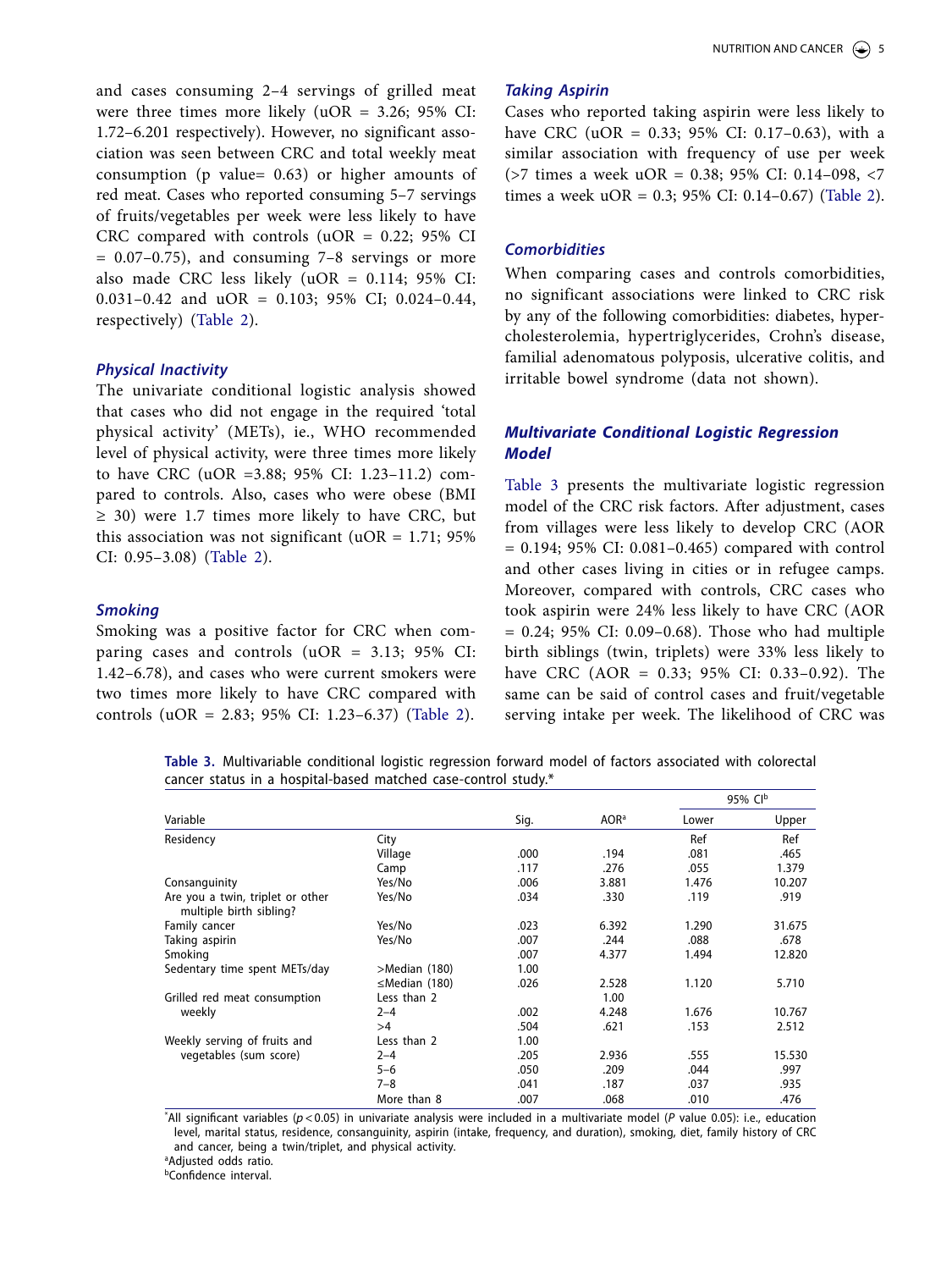lowered when consuming 5–6 servings per week (AOR = 0.209; 95% CI: 0.044–0.997), 7–8 servings per week (AOR = 0.041; 95% CI: 0.037–0.935), and more than eight servings per week (AOR = 0.007; 95% CI: 0.01– 0.476). Cases who consumed 2–4 servings of grilled red meat were more likely to have CRC (AOR = 4.248; 95% CI: 1.676–10.767) compared with controls. For smokers, a comparison with control cases showed that smokers were four times more likely to have CRC  $(AOR = 4.377; 95\% CI: 1.494–12.820)$ , and this was similar for cases with a sedentary lifestyle (low physical activity) (AOR = 2.528; 95% CI: 1.12–5.71). Additionally, when compared with controls, CRC cases were three times more likely for CRC if they reported parental consanguinity in their families (AOR = 3.88; 95% CI: 1.47–10.2). A similar positive association was seen when cases had a family history of cancer, where the likelihood to have CRC increased 6 times (AOR = 6.392; 95% CI: 1.290–31.675).

# **Discussion**

We conducted a hospital-based matched case-control study of colorectal cancer. We found an increased likelihood of CRC with greater consumption of both cooked and grilled red meat. In addition, higher odds of CRC were shown among those having parental consanguinity and/or families with a history of cancer. Smokers and those with a sedentary lifestyle also had increased odds of CRC. However, those consuming more fruits or vegetables such as oranges, mandarins, grapes, and tomatoes were less likely to have CRC.

The main strength of this study is that, to our knowledge, it is the first conducted in a country of conflict with limited resources and with a healthcare system that struggles to provide adequate services for its population. This study was conducted to investigate the potential risk factors of CRC: ie, lifestyle, diet, and genetic factors. Factors related to Arab culture such as consanguinity marriage were also included ([12](#page-9-9), [20,](#page-9-17) [21\)](#page-9-18). This is a strong risk factor for several cancers in Arab countries and these findings will support other studies of this type in the region.

<span id="page-6-3"></span><span id="page-6-2"></span><span id="page-6-1"></span><span id="page-6-0"></span>Regarding diet, our multiple logistic regression model showed that consumption of fruit and vegetables, and grilled red meat, are associated with CRC. Consuming five or more servings of fruit and vegetables weekly was negatively associated with the odds of CRC, meaning that it has a protective effect against CRC. This result is consistent with the literature [\(3,](#page-9-1) [22](#page-9-19), [23](#page-9-20)), which concludes that consuming fruits and vegetables lowers the risk of CRC. Low intake or less

frequent consumption of fruit and vegetables has consistently been shown to be a significant factor for increased CRC risk [\(3](#page-9-1)). Several explanations are suggested for this protective effect, including the probability that high intake of fibers in fruits and vegetables helps to increase the bulk of the stool, thereby reducing transit time through the gut and thus, attenuating carcinogens ([22,](#page-9-19) [23\)](#page-9-20). The antioxidants present in fruits and vegetables are also thought to play a role in decreasing cellular damage caused by reactive oxygen species which may cause cancer ([24\)](#page-9-21).

<span id="page-6-7"></span><span id="page-6-6"></span><span id="page-6-5"></span><span id="page-6-4"></span>The logistic model showed that consumption of two or more meals of grilled meat in one week was significantly associated with a 4-fold increase in odds of CRC. This result is consistent with the findings of studies carried out in several Eastern Mediterranean countries [\(20\)](#page-9-17), including Saudi Arabia ([3](#page-9-1)), Kuwait ([24\)](#page-9-21), Jordan ([25\)](#page-9-22), and other countries worldwide ([26–29\)](#page-9-23), which showed a significant association between red meat consumption and CRC risk. A meta-analysis of 13 prospective studies showed an increase of 22% in CRC risk associated with high red meat consumption compared with low consumption ([30](#page-10-0)). Several biological mechanism models justified this association. It is not clear whether the CRC risk is associated with the amount of red meat consumption per se or with specific meat cooking practices ([31](#page-10-1), [32](#page-10-2)). A case-control study of colorectal adenomas conducted at the National Naval Medical Center showed that red meat cooked until well done/ very well done and/or by high-temperature cooking techniques such as grilling may produce carcinogens and mutants such as aromatic hydrocarbons or amines ([32\)](#page-10-2). Cooking meat at high temperatures results in the production and release of free radicals such as heterocyclic amines and polycyclic aromatic hydrocarbons which are believed to be carcinogenic ([33](#page-10-3)). In addition, high-fat diets, especially of animal origin, and fat peroxidation process outcome in the inferential epithelium may cause intestinal inflammation that plays a role in malignancy development ([34\)](#page-10-4).

<span id="page-6-13"></span><span id="page-6-12"></span><span id="page-6-11"></span><span id="page-6-10"></span><span id="page-6-9"></span><span id="page-6-8"></span>Our multivariate logistic regression showed that living in a rural area like a village is inversely associated with CRC by 27.6% in comparison to living in a city or refugee camp. However, this result is inconsistent with the results of other studies that found living in a rural area increased the risk of colorectal cancer ([35](#page-10-5), [36](#page-10-6)). Those studies justified their findings on the basis of a lack of screening behaviors and increased modifiable risk factors in those populations compared with urban areas. In our study,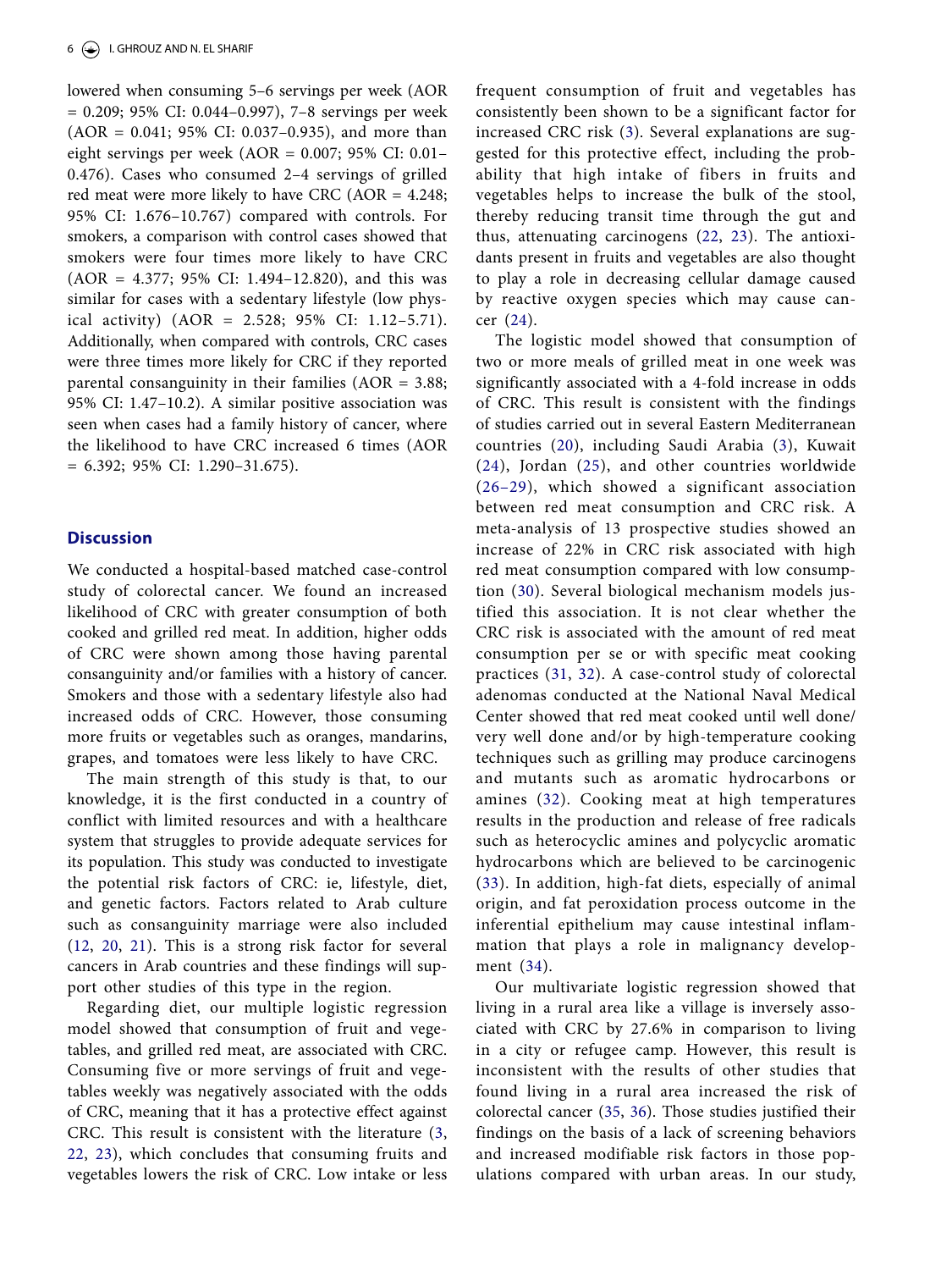<span id="page-7-2"></span><span id="page-7-1"></span><span id="page-7-0"></span>lower odds in rural areas may be due to the traditional lifestyle of the people living in these villages. Smoking has been shown to be a risk factor for CRC ([37](#page-10-7)). However, a cross-sectional study conducted in Jordan, Lebanon, Syria, and Palestine showed that smoking in rural areas is low compared with urban areas ([38\)](#page-10-8). Dietary patterns in villages are healthier and are based on more natural foods sourced primarily from local harvests or from animals raised by hand. A study of the dietary patterns of the Palestinian population in 1999 showed that villagers relied mostly on their animals and their food was more natural ([15](#page-9-12)). Also, people living in villages mostly still work in farming and the greater physical activity lowers the risk of CRC, as indicated in the literature [\(6,](#page-9-2) [39–43](#page-10-9)). This association was confirmed in our study results which indicated that a sedentary lifestyle at least doubled the odds of CRC. Our study model produced a significant association between a sedentary lifestyle and low physical activity of 2.5 higher odds of CRC. Physical inactivity and being overweight are reported to be responsible for about one-fourth to one-third of colorectal cancer cases ([40](#page-10-10)). It has been proven that higher levels of physical activity are associated with a lower risk of developing colorectal cancer. The relationship is believed to be a dose-response relationship in which the increase of frequency and intensity of the physical activity will inversely lower the risk of developing colorectal cancer [\(39,](#page-10-9) [43](#page-10-11)). Maintaining regular levels of physical activity, in addition to a healthy diet, will decrease the risk of colorectal cancer. The relationship between physical activity and colorectal cancer risk can be explained by the fact that physical activity raises the metabolic rate and increases oxygen uptake ([43](#page-10-11)). It also increases the body's metabolic efficiency and capacity, reducing blood pressure and insulin resistance. In addition, physical activity increases gut motility, thus reducing the colorectal cancer risk ([39\)](#page-10-9). Similar findings were found in a case-control study in Jordan ([25](#page-9-22)) where a sedentary lifestyle and a diet low in fruits and vegetables, and high in animal red meat and saturated fat, appeared to be associated with CRC.

<span id="page-7-3"></span>Another important determinant of CRC is smoking. Smoking was a significant finding in our study and our logistic regression model showed that smoking increased the odds of CRC by 430%. This result is consistent with the literature and international studies. Smoking is harmful to the colon and rectum. It is estimated that about 12% of colorectal cancer deaths are attributed to smoking [\(44](#page-10-12)). Evidence shows that the carcinogens found in tobacco increase cancer

<span id="page-7-4"></span>growth in the colon and rectum, and thus, increase the risk of colorectal cancer diagnosis ([45](#page-10-13)). Cigarette smoking is crucial for the formation and growth rate of adenomatous polyps, the colorectal cancer precursor lesions. Larger colon polyps were found in the colon and rectum of long-term smokers ([37](#page-10-7)).

<span id="page-7-7"></span><span id="page-7-6"></span><span id="page-7-5"></span>Our model also showed that a family history of any cancer type increased the odds of CRC by 639% compared with people without a history of cancer in their families. It is known that family history is a strong risk factor for CRC [\(11](#page-9-8), [29](#page-10-14), [46\)](#page-10-15). About 20% of people who develop colorectal cancer have other family members who have been diagnosed or affected by cancer ([11](#page-9-8)). People who have one or more first-degree relatives with a history of colorectal cancer or other cancers are at increased risk. This association was even stronger where parental consanguinity was present. Consanguinity is a marriage between relatives and has various degrees ([47](#page-10-16)). There is a historically high prevalence of consanguineous marriages in many communities throughout the world, especially in countries of the Middle East, Northern Africa, and South Asia [\(48\)](#page-10-17). In Palestine, it has been reported that 40% of all marriages are consanguineous and about 20% are between first-degree relatives ([47\)](#page-10-16). Our study results showed that being born to a consanguineous parent increased the odds of developing CRC around 4-fold. Very few studies worldwide have addressed this issue. A case-control study in Qatar aimed to examine whether parental consanguinity affects the risk of cancer in a local Arab, highly inbred population. The study concluded that consanguinity had an increased effect on the overall incidence of cancer, but found an increased risk for colorectal cancer and other types of cancers ([48](#page-10-17)). In a similar matched case-control study in Qatar, family history and parental consanguinity were strongly associated with the development of colorectal cancer ([49\)](#page-10-18). Evidence has proven that in a population with a high rate of consanguinity, there is a significant increase in the prevalence of common adult diseases like cancer, mental disorders, heart diseases, gastrointestinal disorders, hypertension, and hearing deficit [\(12\)](#page-9-9). Our study's findings can be attributed to the high rate of consanguinity marriage in Palestine, which accounts for 44% of total registered marriages ([50\)](#page-10-19).

<span id="page-7-10"></span><span id="page-7-9"></span><span id="page-7-8"></span>Using aspirin and other non-steroidal anti-inflammatory drugs (NSAIDs) was shown to protect against the development of colonic adenomas, and CRC and its recurrence [\(51\)](#page-10-20). In our multivariate model, aspirin and its frequency of use were significantly inversely associated with the odds of CRC by 24%. Several observational and large randomized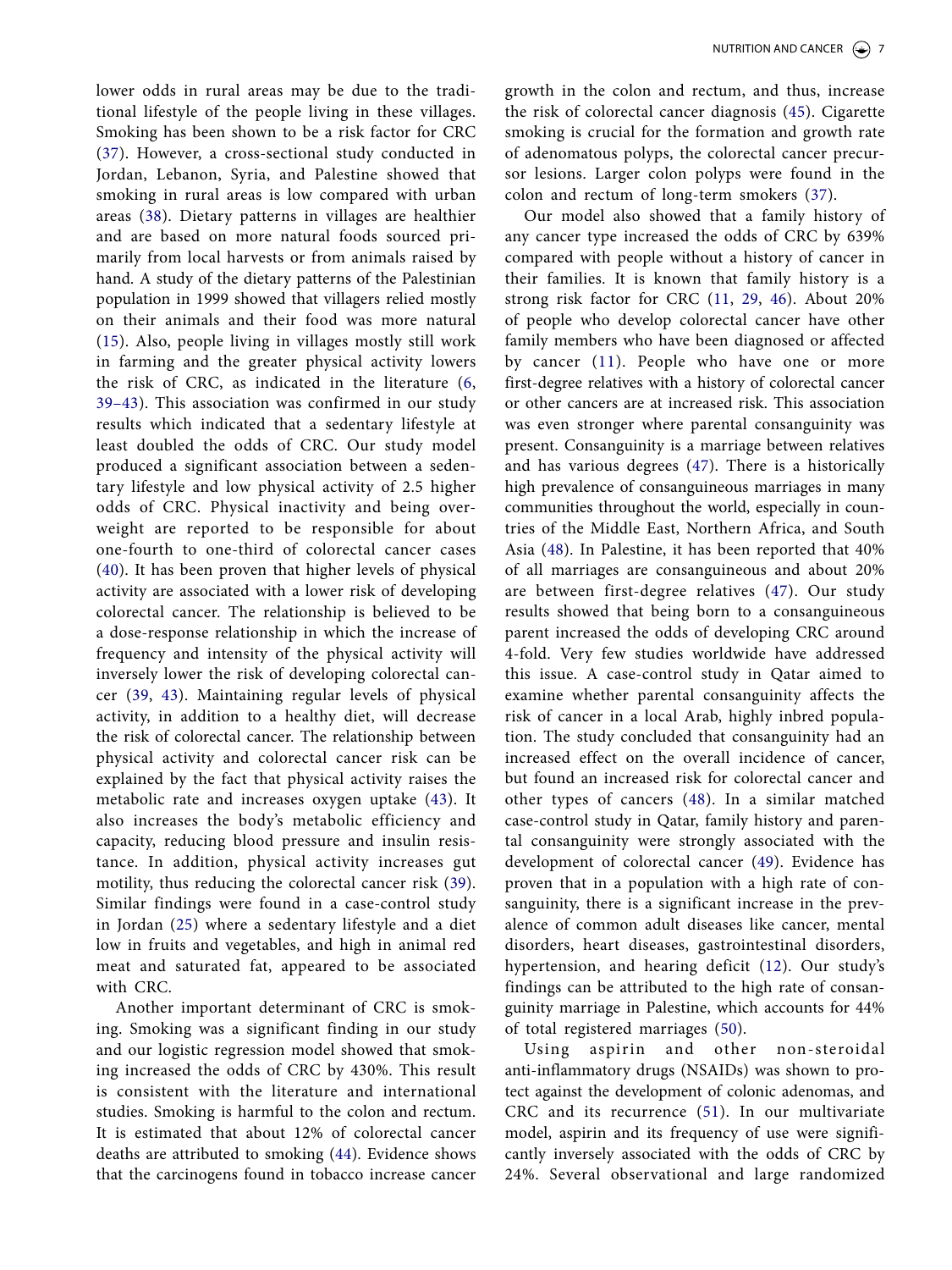clinical trials have suggested that aspirin may be a good choice of chemoprevention agent among high-risk individuals. However, the underlying process of NSAIDs in inhibiting carcinogenesis remains inconclusive and the minimum dose of aspirin required to achieve the protective effect is still uncertain. Therefore, recommendation of the use of aspirin as a chemoprevention agent should be done with caution in the absence of consensus about the balance of risks and benefits associated with long-term aspirin use [\(52\)](#page-10-21).

<span id="page-8-1"></span>This study has several strengths and also limitations that may affect some of the study outcomes. The main study limitation may be recall bias, which is a major bias in retrospective study designs. The length of the recall period varies among the participants. Those with a recent diagnosis may be able to remember their diet pattern prior to the diagnosis better than others. Some participants may have already made modifications to their dietary habits, and might over-or under-estimate their reported consumption of certain foods associated with a higher or lower CRC risk prior to their CRC diagnosis. This could be a consequence of exposure to information related to prevention and control of the disease as advised by a health care professional or via self-education, or possibly by the intervention of families in the patient's lifestyle. This information bias is not possible to control for in such a type of retrospective study design. Also, we collected detailed information on cooking practices and degrees of doneness for specific types of commonly consumed meats. We could not quantify portion size but we obtained weekly frequency consumption. Measurement errors may be associated with the food frequency dietary questionnaire. We trained the data collector on how to ask questions to minimize this type of error. Moreover, CRC cases were histopathologically confirmed. We used a stool occult blood test to include the controls, in addition to the participants confirming that they had never had any cancer diagnosis. The variations in confirmation of cases and controls could also be a type of information bias in this study. Finally, we conducted this study on survived cases; critical and end-stage cases are usually transferred to special institutions and were not included in this study.

In conclusion, colorectal cancer research is very limited in Palestine. These study findings will help in promoting cancer research and prevention in Palestine. Identified risk factors allow the establishment of evidence-based preventive actions regarding nutrition and other lifestyle habits adapted to the Palestinian context.

# **Acknowledgments**

The authors wish to thank all participants for their willingness to participate and the Ministry of Health teams for facilitating the study implementation. Also, the authors wish to express their gratitude to Al Quds University for funding this research.

### **Ethics Approval and Consent to Participate**

This study was approved by Al Quds University Ethical Research Committee, which is based on the Helsinki declarations. Therefore, all study methods were performed following the Helsinki guidelines and regulations. Al Quds University ethical research regulations adhere to Helsinki regulations. Written approval was obtained from the Ministry of Health to access patient records from the oncology department and cancer registry. All particiapnts provided written informed consent.

#### **Disclosure Statement**

The authors declare that they have no competing interests. The authors are alone responsible for the content and writing of the paper.

## **Author Contributions**

Nuha El Sharif was responsible for the Conceptualization, Methodology, Visualization, Writing - Original draft preparation. Nuha El Sharif and Issa Ghrouz designed the survey and developed the study tool. Issa Ghrouz was responsible for data collection, data entry, and primary analysis. Nuha El Sharif and Issa Ghrouz participated in the study of advanced analysis and the development of study tables. Issa Ghrouz and Nuha El Sharif were responsible for writing the manuscript. All authors read and approved the final manuscript.

#### **Availability of Data and Materials**

The datasets used and/or analyzed during the current study are available from the corresponding author upon reasonable request.

#### **Funding**

This study was funded by Al Quds University research funds.

# **References**

<span id="page-8-0"></span>[1.](#page-1-0) Wolf AMD, Fontham ETH, Church TR, Flowers CR, Guerra CE, LaMonte SJ, Etzioni R, McKenna MT, Oeffinger KC, Shih Y-CT, et al. Colorectal cancer screening for average-risk adults: 2018 guideline update from the American Cancer Society. CA Cancer J Clin. 2018;68(4):250–281. doi:[10.3322/caac.21457](https://doi.org/10.3322/caac.21457)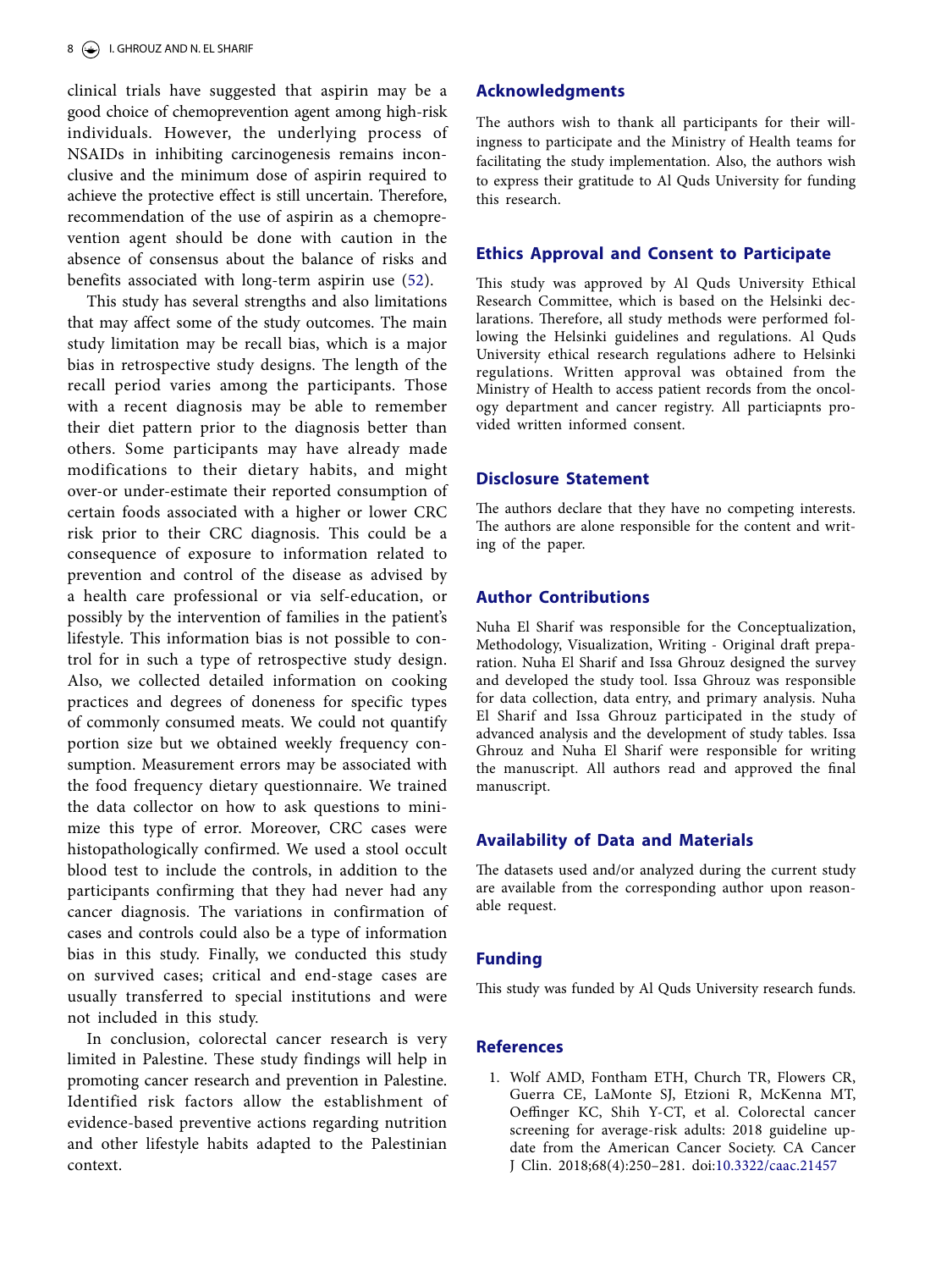- <span id="page-9-0"></span>[2.](#page-1-1) Conti L, Del Cornò M, Gessani S. Revisiting the impact of lifestyle on colorectal cancer risk in a gender perspective. Crit Rev Oncol Hematol. 2020;145:102834. doi:[10.1016/j.critrevonc.2019.102834](https://doi.org/10.1016/j.critrevonc.2019.102834)
- <span id="page-9-1"></span>[3.](#page-1-2) Nashar RM, Almurshed KS. Colorectal cancer: a case control study of dietary factors, King Faisal Specialist Hospital and Researh Center, Riyadh, Saudi Arabia. J Family Community Med. 2008;15(2):57–64.
- [4.](#page-1-2) Cho YA, Lee J, Oh JH, Chang HJ, Sohn DK, Shin A, Kim J. Genetic risk score, combined lifestyle factors and risk of colorectal cancer. Cancer Res Treat. 2019;51(3):1033–1040. doi:[10.4143/crt.2018.447](https://doi.org/10.4143/crt.2018.447)
- <span id="page-9-4"></span>[5.](#page-1-2) Ma Y, Yang Y, Wang F, Zhang P, Shi C, Zou Y, Qin H. Obesity and risk of colorectal cancer: a systematic review of prospective studies. PLoS One. 2013;8(1):e53916. doi:[10.1371/journal.pone.0053916](https://doi.org/10.1371/journal.pone.0053916)
- <span id="page-9-2"></span>[6.](#page-1-3) Slattery ML, Edwards S, Curtin K, Ma K, Edwards R, Holubkov R, Schaffer D. Physical activity and colorectal cancer. Am J Epidemiol. 2003;158(3):214–224. doi:[10.1093/aje/kwg134](https://doi.org/10.1093/aje/kwg134)
- <span id="page-9-3"></span>[7.](#page-1-4) World Cancer Research Fun. Diet, nutrition, physical activity and cancer: a global perspective. Continuous Update Project Expert Report 2018; 2018. p. 1– 53. World Cancer Research Fund/American Institute of Cancer Research. [https://www.wcrf.org/wp-content/](https://www.wcrf.org/wp-content/uploads/2021/02/Summary-of-Third-Expert-Report-2018.pdf) [uploads/2021/02/Summary-of-Third-Exper](https://www.wcrf.org/wp-content/uploads/2021/02/Summary-of-Third-Expert-Report-2018.pdf) [t-Report-2018.pdf](https://www.wcrf.org/wp-content/uploads/2021/02/Summary-of-Third-Expert-Report-2018.pdf)
- <span id="page-9-5"></span>[8.](#page-1-5) Cho E, Lee JE, Rimm EB, Fuchs CS, Giovannucci EL. Alcohol consumption and the risk of colon cancer by family history of colorectal cancer. Am J Clin Nutr. 2012;95(2):413–419. doi:[10.3945/ajcn.111.022145](https://doi.org/10.3945/ajcn.111.022145)
- <span id="page-9-6"></span>[9.](#page-1-6) Wark PA, Wu K, van 't Veer P, Fuchs CF, Giovannucci EL. Family history of colorectal cancer: a determinant of advanced adenoma stage or adenoma multiplicity? Int J Cancer. 2009;125(2):413–420. doi:[10.1002/](https://doi.org/10.1002/ijc.24288) [ijc.24288](https://doi.org/10.1002/ijc.24288)
- <span id="page-9-7"></span>[10.](#page-1-7) Safaee A, Moghimi-Dehkordi B, Pourhoseingholi MA, Vahedi M, Maserat E, Ghiasi S, Fatemi SR, Zali MR. Risk of colorectal cancer in relatives: a case control study. Indian J Cancer. 2010;47(1):27–30.
- <span id="page-9-8"></span>[11.](#page-1-8) Beebe-Dimmer JL, Yee C, Paskett E, Schwartz AG, Lane D, Palmer NRA, Bock CH, Nassir R, Simon MS . Family history of prostate and colorectal cancer and risk of colorectal cancer in the women's health initiative. BMC Cancer. 2017;17(1):848. doi:[10.1186/](https://doi.org/10.1186/s12885-017-3873-5) [s12885-017-3873-5](https://doi.org/10.1186/s12885-017-3873-5)
- <span id="page-9-9"></span>[12.](#page-1-9) Bener A, Hussain R, Teebi AS. Consanguineous marriages and their effects on common adult diseases: studies from an endogamous population. Med Princ Pract. 2007;16(4):262–267. doi:[10.1159/000102147](https://doi.org/10.1159/000102147)
- <span id="page-9-10"></span>[13.](#page-1-10) PHIC (Palestinian Health Information Center). Health annual report Palestine; 2016. Ministry of Health. [http://www.site.moh.ps/](http://www.site.moh.ps/Content/Books/ZxRcynmiUofNqt66u4CrHRgmJR6Uv7z77srjjIEAho6xnz5V3rgLTu_RhO7xf2j2VusNiIvWkjwp84yXHLdGleB97gKrHHI5iZ9oPJ25owGEN.pdf) [Content/Books/ZxRcynmiUofNqt66u4CrHRgmJR6Uv7](http://www.site.moh.ps/Content/Books/ZxRcynmiUofNqt66u4CrHRgmJR6Uv7z77srjjIEAho6xnz5V3rgLTu_RhO7xf2j2VusNiIvWkjwp84yXHLdGleB97gKrHHI5iZ9oPJ25owGEN.pdf) [z77srjjIEAho6xnz5V3rgLTu\\_RhO7xf2j2VusNiIvWkjwp84y](http://www.site.moh.ps/Content/Books/ZxRcynmiUofNqt66u4CrHRgmJR6Uv7z77srjjIEAho6xnz5V3rgLTu_RhO7xf2j2VusNiIvWkjwp84yXHLdGleB97gKrHHI5iZ9oPJ25owGEN.pdf) [XHLdGleB97gKrHHI5iZ9oPJ25owGEN.pdf](http://www.site.moh.ps/Content/Books/ZxRcynmiUofNqt66u4CrHRgmJR6Uv7z77srjjIEAho6xnz5V3rgLTu_RhO7xf2j2VusNiIvWkjwp84yXHLdGleB97gKrHHI5iZ9oPJ25owGEN.pdf)
- <span id="page-9-11"></span>[14.](#page-2-0) Eser S, Chang J, Charalambous H, Silverman B, Demetriou A, Yakut C, Nimri O, Pavlou P, Özgür S, Ziogas A, et al. Incidence patterns of colorectal cancers in four countries of the Middle East Cancer Consortium (Cyprus, Jordan, Israel, and İzmir, Turkey) compared with those in the United States Surveillance,

Epidemiology, and End Results Program. Turk J Gastroenterol. 2018;29(1):36–44. doi:[10.5152/](https://doi.org/10.5152/tjg.2018.17263) [tjg.2018.17263](https://doi.org/10.5152/tjg.2018.17263)

- <span id="page-9-12"></span>[15.](#page-2-1) Stene LC, Giacaman R, Abdul-Rahim H, Husseini A, Norum KR, Holmboe-Ottesen G. Food consumption patterns in a Palestinian West Bank population. Eur J Clin Nutr. 1999 Dec;53(12):953–8. doi[:10.1038/sj.](https://doi.org/10.1038/sj.ejcn.1600878) [ejcn.1600878](https://doi.org/10.1038/sj.ejcn.1600878).
- <span id="page-9-13"></span>[16.](#page-2-2) Halahleh K, Gale RP. Cancer care in the Palestinian territories. Lancet Oncol. 2018;19(7):e359–e364. doi:[10.1016/S1470-2045\(18\)30323-1](https://doi.org/10.1016/S1470-2045(18)30323-1)
- <span id="page-9-14"></span>[17.](#page-2-3) Kharroubi A, Abu Seir R. Cancer care in Palestine. In: Cancer care in countries and societies in transition. Cham: Springer; 2016. p. 77–97.
- <span id="page-9-15"></span>[18.](#page-2-4) Colon Cancer Family Registry. CFR [Internet]. Risk Factor Questionnaire. 2016 [cited 2016 Oct 10]. [https://www.coloncfr.org/collaboration.](https://www.coloncfr.org/collaboration)
- <span id="page-9-16"></span>[19.](#page-2-5) Chiang C-H, Jeng J-E, Wang W-M, Jheng B-H, Hsu W-T, Chen B-H. A compartive study of three fecal. Kaohsiung J Med Sci. 2006;22(5):223–228. doi[:10.1016/](https://doi.org/10.1016/S1607-551X(09)70240-2) [S1607-551X\(09\)70240-2](https://doi.org/10.1016/S1607-551X(09)70240-2)
- <span id="page-9-17"></span>[20.](#page-6-0) Bener A, Bener A. Colon cancer in rapidly developing countries: review of the lifestyle, dietary, consanguinity and hereditary risk factors. Oncol Rev. 2011;5(1):5. doi:[10.4081/oncol.2011.5](https://doi.org/10.4081/oncol.2011.5)
- <span id="page-9-18"></span>[21.](#page-6-1) Jaber L, Shohat T, Rotter JI, Shohat M. Consanguinity and common adult diseases in Israeli Arab communities. Am J Med Genet. 1997;70(4):346–348. doi:[10.1002/\(SICI\)1096-8628\(19970627\)70:4<346:](https://doi.org/10.1002/(SICI)1096-8628(19970627)70:4<346::AID-AJMG2>3.0.CO;2-R) [:AID-AJMG2>3.0.CO;2-R](https://doi.org/10.1002/(SICI)1096-8628(19970627)70:4<346::AID-AJMG2>3.0.CO;2-R)
- <span id="page-9-19"></span>[22.](#page-6-2) van Duijnhoven FJ, Bueno-De-Mesquita HB, Ferrari P, Jenab M, Boshuizen HC, Ros MM, Casagrande C, Tjønneland A, Olsen A, Overvad K, et al. Fruit, vegetables, and colorectal cancer risk: the European prospective investigation into cancer and nutrition. Am J Clin Nutr. 2009;89(5):1441–1452. doi[:10.3945/ajcn.2008.27120](https://doi.org/10.3945/ajcn.2008.27120)
- <span id="page-9-20"></span>[23.](#page-6-3) Vogtmann E, Xiang Y-B, Li H-L, Levitan EB, Yang G, Waterbor JW, Gao J, Cai H, Xie L, Wu Q-J, et al . Fruit and vegetable intake and the risk of colorectal cancer: results from the Shanghai Men's Health Study. Cancer Causes Control. 2013;24(11):1935–1945. doi:[10.1007/s10552-013-0268-z](https://doi.org/10.1007/s10552-013-0268-z)
- <span id="page-9-21"></span>[24.](#page-6-4) Alsheridah N, Akhtar S. Diet, obesity and colorectal carcinoma risk: results from a national cancer registry-based middle-eastern study. BMC Cancer. 2018;18(1):1227–1210. doi:[10.1186/s12885-018-5132-9](https://doi.org/10.1186/s12885-018-5132-9)
- <span id="page-9-22"></span>[25.](#page-6-5) Arafa MA, Waly MI, Jriesat S, Al Khafajei A, Sallam S. Dietary and lifestyle characteristics of colorectal cancer in Jordan: a case-control study. Asian Pac J Cancer Prev. 2011;12(8):1931–1936.
- <span id="page-9-23"></span>[26.](#page-6-6) Joshi AD, Kim A, Lewinger JP, Ulrich CM, Potter JD, Cotterchio M, Le Marchand L, Stern MC. Meat intake, cooking methods, dietary carcinogens, and colorectal cancer risk: findings from the Colorectal Cancer Family Registry. Cancer Med. 2015;4(6):936–952. doi:[10.1002/cam4.461](https://doi.org/10.1002/cam4.461)
- [27.](#page-6-6) Cross AJ, Sinha R. Meat-related mutagens/carcinogens in the etiology of colorectal cancer. Environ Mol Mutagen. 2004;44(1):44–55. doi:[10.1002/em.20030](https://doi.org/10.1002/em.20030)
- [28.](#page-6-6) Potera C. Red meat and colorectal cancer: exploring the potential HCA connection. Environ Health Perspect. 2016;124(10):A189. doi:[10.1289/ehp.124-A189](https://doi.org/10.1289/ehp.124-A189)